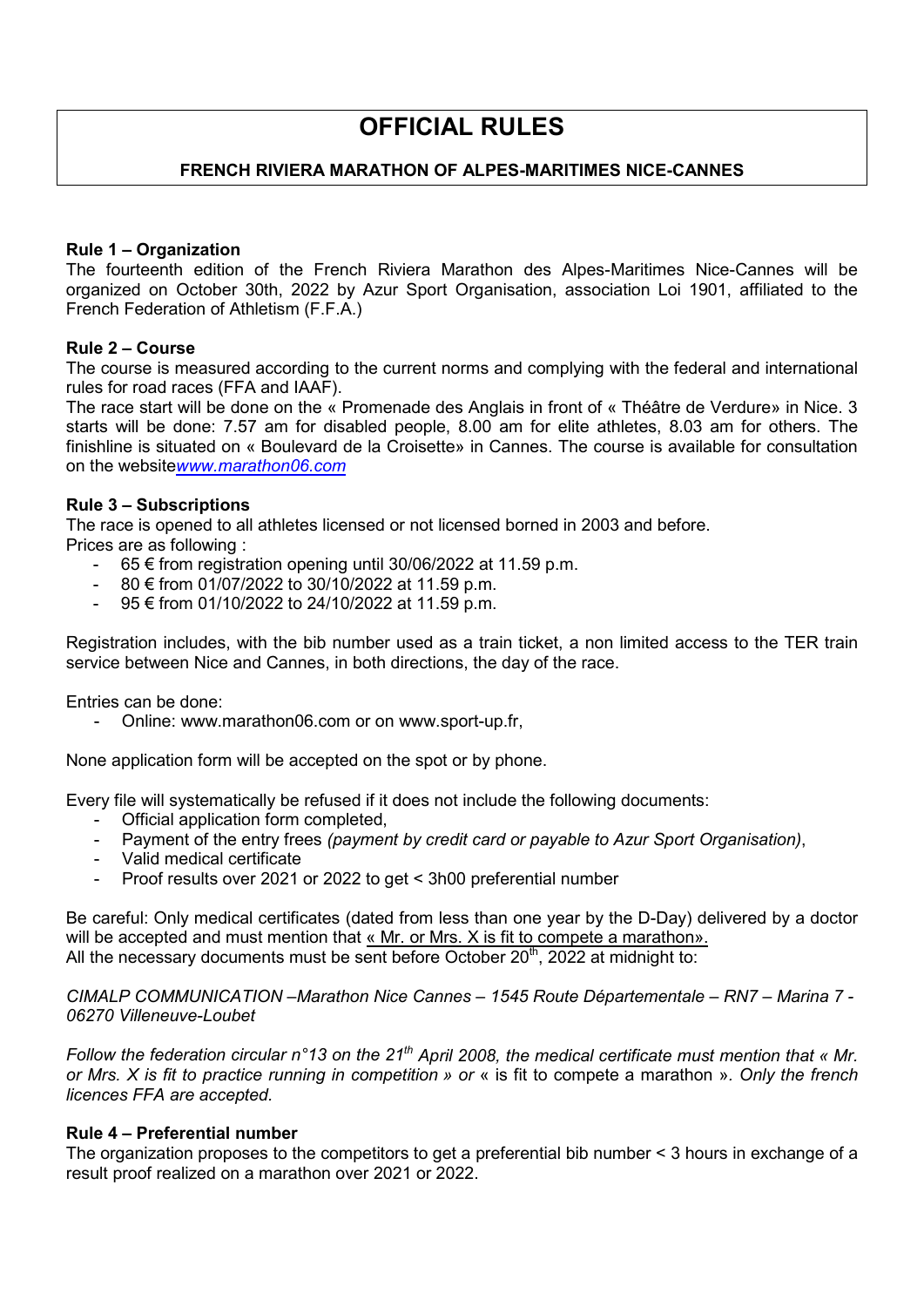# **Rule 5 – Classification**

« Scratch » general classification as well as age categories will give distinct classification according to the regulation of the road race charter (F.F.A.). We remind you that some controls will be effectuated during the race to insure optimum race regularities.

# **Rule 6 – Entries**

Each entry is considered as personal, non-transferable and final. Except for the case where the event would be cancelled for sanitary reasons (see rules 20 and 21), no refund will be made, apart from runners who subscribed the «cancellation option» *(see rule 19 of the official regulation)*. No registration transfers will be allowed, whatever the reasons. Any person retroceding his bib to a third party will be held responsible in case of an accident arising or provoked by this third party during the competition. The organisation is exempt from all responsibility in case of an accident in this type of situation. The bib must be entirely visible and worn at front during the whole race.

# **Rule 7 – Collection of the start numbers**

The collection of the start bibs numbers will be effectuated the race preceding days, in the Running Expo Marathon situated in the Palais de la Mediterranée, in Nice. Start numbers will be delivered only upon presentation of an identity card and the start number's voucher.

The start number's voucher will be:

- Available online on *www.marathon06.com* on the tab *Subscriptions*
- Sent by email by the organization to the personal address given by the competitor when the entry was effectuated.

None race number will be send by mail or given on the spot on October 30th, 2022 before the start race.

**Rule 8 – The official jury** The F.F.A. constitutes an official jury whose decision is final. The jury is assisted by official race judges and race stewards appointed by the F.F.A. The runner declares on his honor to not anticipate the start and to run the whole race before to cross the finish line.

#### **Rule 9 – Refreshments posts**

Refreshment and food posts are set up every 5km from the  $5<sup>th</sup>$  km. The type of food proposed will be adaptated regarding the sanitary context at the date of the race. Runners will be informed of it in the days preceding the race.

As a complement, water posts are set up every 5km from the  $7.5<sup>th</sup>$  km.

#### **Rule 10 – Security**

The organization and the prefecture of the Alpes-Maritimes will insure the security of the runners and the spectators during the event. Medical safety will be under control of a security association agree by the prefecture of the Alpes-Maritimes notably through security posts located on the route, as well as some of them moving with the runners, inside the pack. Medical services may stop any competitor from continuing the race for medical reasons. Every runner put « out of the race» by medical services and who wish to pursue the race, will run under his own responsibility in case of accident. His timing chip would be then taken off, and the organisation would be exempt from all responsibility in case of an accident in this type of situation.

# **Rule 11 – Limit race time**

The time limit for completing the course is 6 hours. Here are the timing gates:

Kilometer markers / Race timing / Limit time

KM 5 ~~~~~~~~~~~~~~~~~~  $0:42:51$  ~~~~~~~~~~~~~~~~~~ 08:45:51 am KM 10 ~~~~~~~~~~~~~~~~~~~ 1:25:43 ~~~~~~~~~~~~~~~~~~~ 09:28:43 am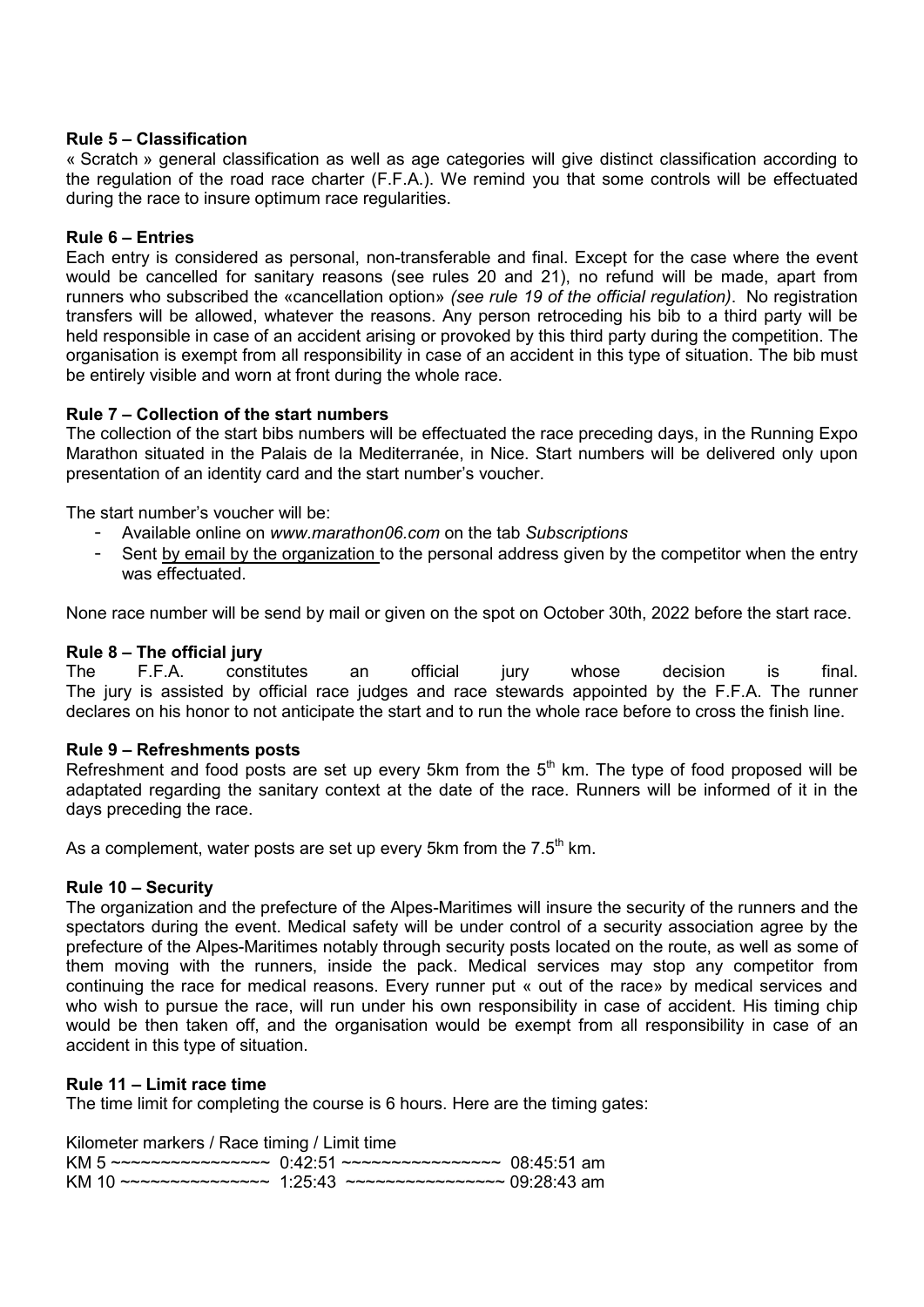| KM 15 ~~~~~~~~~~~~~~ 2:08:34 ~~~~~~~~~~~~~~~~ 10:11:34 am  |                                        |  |
|------------------------------------------------------------|----------------------------------------|--|
| KM 20 ~~~~~~~~~~~~~~~ 2:51:26 ~~~~~~~~~~~~~~~~ 10:54:26 am |                                        |  |
| KM 21 ~~~~~~~~~~~~~~~                                      | $3:00:00$ ~~~~~~~~~~~~~~~~ 11:03:00 am |  |
| KM 25 ~~~~~~~~~~~~~~ 3:34:17 ~~~~~~~~~~~~~~~~ 11:37:17 am  |                                        |  |
| KM 30 ~~~~~~~~~~~~~~~ 4:17:09 ~~~~~~~~~~~~~~~~ 12:20:09 pm |                                        |  |
| KM 35 ~~~~~~~~~~~~~~~                                      | 5:00:00 ~~~~~~~~~~~~~~~~ 13:03:00 pm   |  |
| KM 40 ~~~~~~~~~~~~~~~                                      | 5:42:51 ~~~~~~~~~~~~~~~~ 13:45:51 pm   |  |
| KM 42 ~~~~~~~~~~~~~~~                                      | 6:00:00 ~~~~~~~~~~~~~~~~ 14:03:00 pm   |  |

After the « end of race » vehicle has passed at kilometers 10, 21.1, 30 and 35, every runner will be put « out of the race », his timing chip being taken off. Competitors should then respect the Highway Code and the organisation will be exempt from all responsibility in case of an accident in this type of situation.

# **Rule 12 – Timing system**

The timing system will be used for timing by a person affiliated to the F.F.A. Each competitor will be given a chip when collecting starting documents which will be activated in an automatically way when the start line will be crossed. The chip will be used as control system on different check point positioned on the course. Competitors failing to follow the course will be disqualified.

# **Rule 13 – Insurances**

*Civil liability***:** The organization has taken out a civil liability insurance policy in accordance with current legislation. This contract insures against damage caused by members of the organization and every competitor from the French Riviera Marathon des Alpes-Maritimes Nice-Cannes. Written proof can be provided upon request.

*Individual accident***:** The organization highly recommends to the runners who did not have personal insurance covering the corporal damages particularly for the non-licensed runners, to subscribe to an individual « insurance accident » for their participation to the race.

*Material dommage***:** The organization disclaims all responsibility in the event of a damage (theft, breakage, loss …) subjected to the personal communities of runners, even if it is looked after.The runners couldn't backfire on the organization for all damages occasioned to their equipment. The subscription of an insurance to guarantee these risks is within eachone's province.

# **Rule 14 – Protection of personal pictures**

Competitors expressly and exclusively grant to Azur Sport Organisation and its assigns, the irrevocable right to use a competitor's name, voice, likeness, biography, factually or otherwise in connection with the production, the distribution and exploitation of the pictures related to the Marathon, world-wide in any and all devices, media, whatsoever, now known or hereafter known, for the entire duration of the protection period currently awarded by legislative or regulatory bodies, court decisions and/or arbitrages in any country, and currently existing of future international conventions, including eventual prolongations which may be made to this duration.

#### **Rule 15 – CNIL**

According to the French law of January 6th, 1978 about information and freedom, you have right to access and rectify any personal information about you saved in our files. Through us, you may have to receive advertisements from other companies or associations. If you do not want so, just write us and tell us your name and if possible your race number.

#### **Rule 16 – Circulation**

Bicycles, motorized vehicles and pushchairs are strictly forbidden on the course except for the organization staff.

#### **Rule 17 – Abandonment**

Each runner who wants to abandon, will have to notify the organisation through the race security staff placed all along the route, or through food or water stations. He will then be able to come back to Nice or to go to Cannes using the train with his bib number as a train ticket.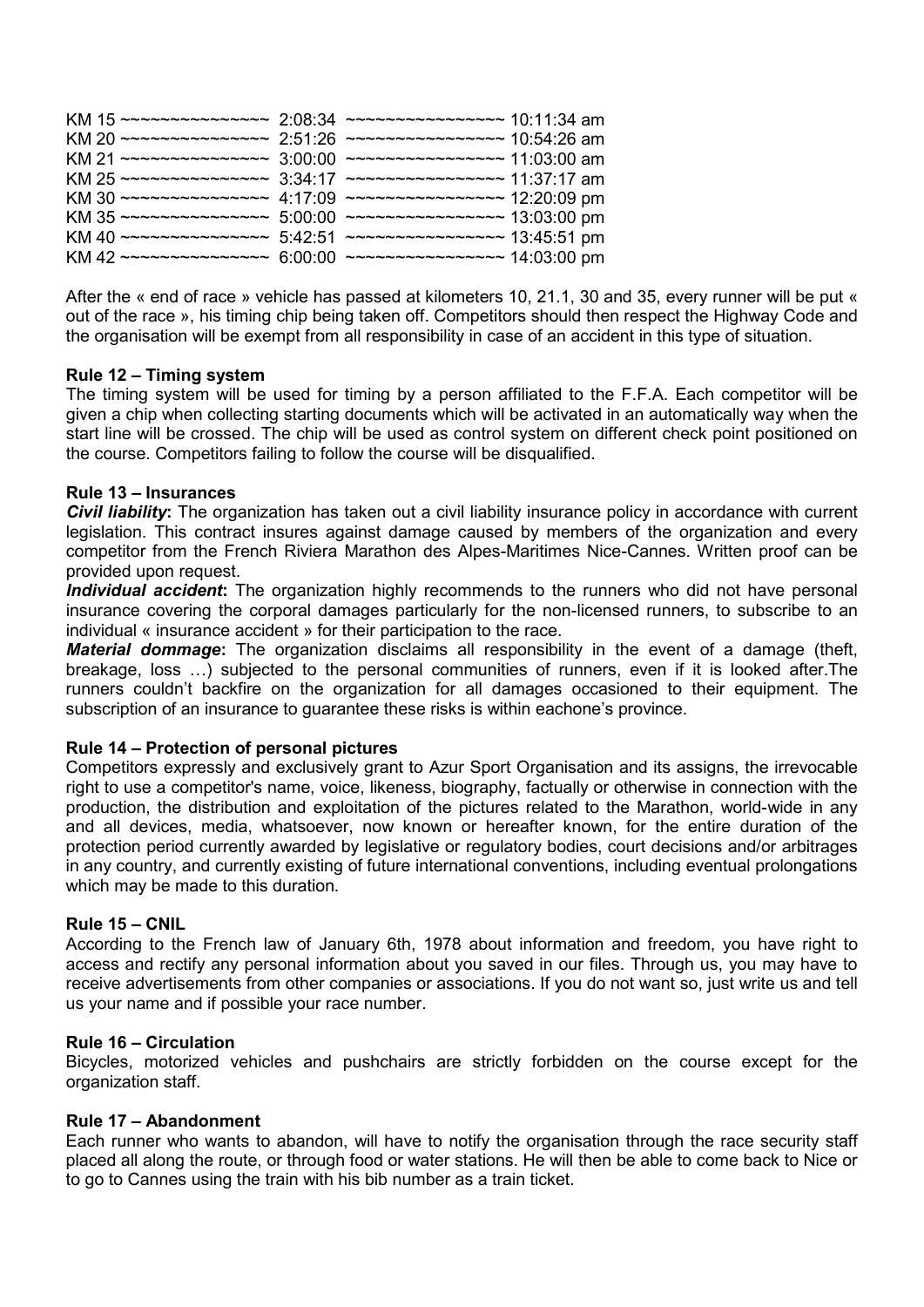# **Rule 18 – Reward Ceremony**

The Reward Ceremony organized in Cannes after the finish will reward the 3 first men and the 3 first women of the race, along with the first man and the first woman from each category. Every runner crossing the finish line in the allowed period will receive a « finisher reward ».

# **Rule 19 – Cancellation option**

During the registration, anyone can subscribe to a charged cancellation option, which allows an immediate and straight forward cancellation of their enrolment in accordance with the insurance conditions:

This option guarantees the refund of the registration if the event occurs but that the runner can't participate: injury, disease including covid 19 (if declared in the 30 days before the race). All the guarantees and exclusions of the insurance can be seen at:

[\(https://www.sport-up.fr/organisateur/reglement/36708-UK-Beticketing\\_GC\\_2021\\_ENG\\_.pdf\)](https://www.sport-up.fr/organisateur/reglement/36708-UK-Beticketing_GC_2021_ENG_.pdf)

The refund represents 80% of the amount, calculated on the basis of the registration (and options) minus the transaction fees applicable to online registration and the price of the insurance.

Any demand for a refund should imperatively be submitted to Beticketing 72 hours before the race. [\(beticketing@assur-connect.com](mailto:beticketing@assur-connect.com))

This insurance has to be taken in the first place with the registration and wouldn't in any case be added after that.

No refund can be collected from a runner who wouldn't have subscribed the insurance with his registration.

This insurance isn't taken into consideration if the event is to be partially or totally cancelled (see rules 20 and 21).

# **Rule 20 – Pandemic event cancellation**

If the event could not take place due to an ongoing pandemic (population lockdown, non-gathering rules, …), the organization will then propose a postponement of registered participants to the following year or a refund of registered participants, the proportion of which will be defined depending on the date of cancellation. If the participant chooses to postpone his registration, he will keep all the options taken, including the insurance if he had subscribed to. This one will nevertheless not cover those who wouldn't be available at the postponement date of the event.

#### **Rule 21 – Major fact event cancellation**

If the event were to be canceled for a case of absolute necessity or for a motive independent from the will of the organization, apart from the cases listed in the rule 20, the organization will then only propose a postponement of registered participants to the following year. No reimbursement of registration fees can be made and no compensation received, including those who had taken the cancellation option (see rule 19). During this postponement of registration, the runner will keep the options chosen during his registration as well as the cancellation insurance if he had subscribed to it. This one will nevertheless not cover those who wouldn't be available at the postponement date of the event.

#### **Rule 22 – Wheelchair**

The race is opened to wheelchair athletes, according to "Federation Française handisport" rules. In agreement with those rules, "hand bikes", or "hand cycling, will not be allowed on the race. The wheelchair start will be done at 7.57 am. There will be a specific classification of the wheelchair race.

#### **Rule 23 – Sustainability**

Through his races, Azur Sport Organisation is committed in sustainability. Runners participating to ASO races accept those commitments, and may consult it on the Internet website *www.marathon06.com* Each runner seen throwing his garbages on the floor instead of the bin will be disqualified.